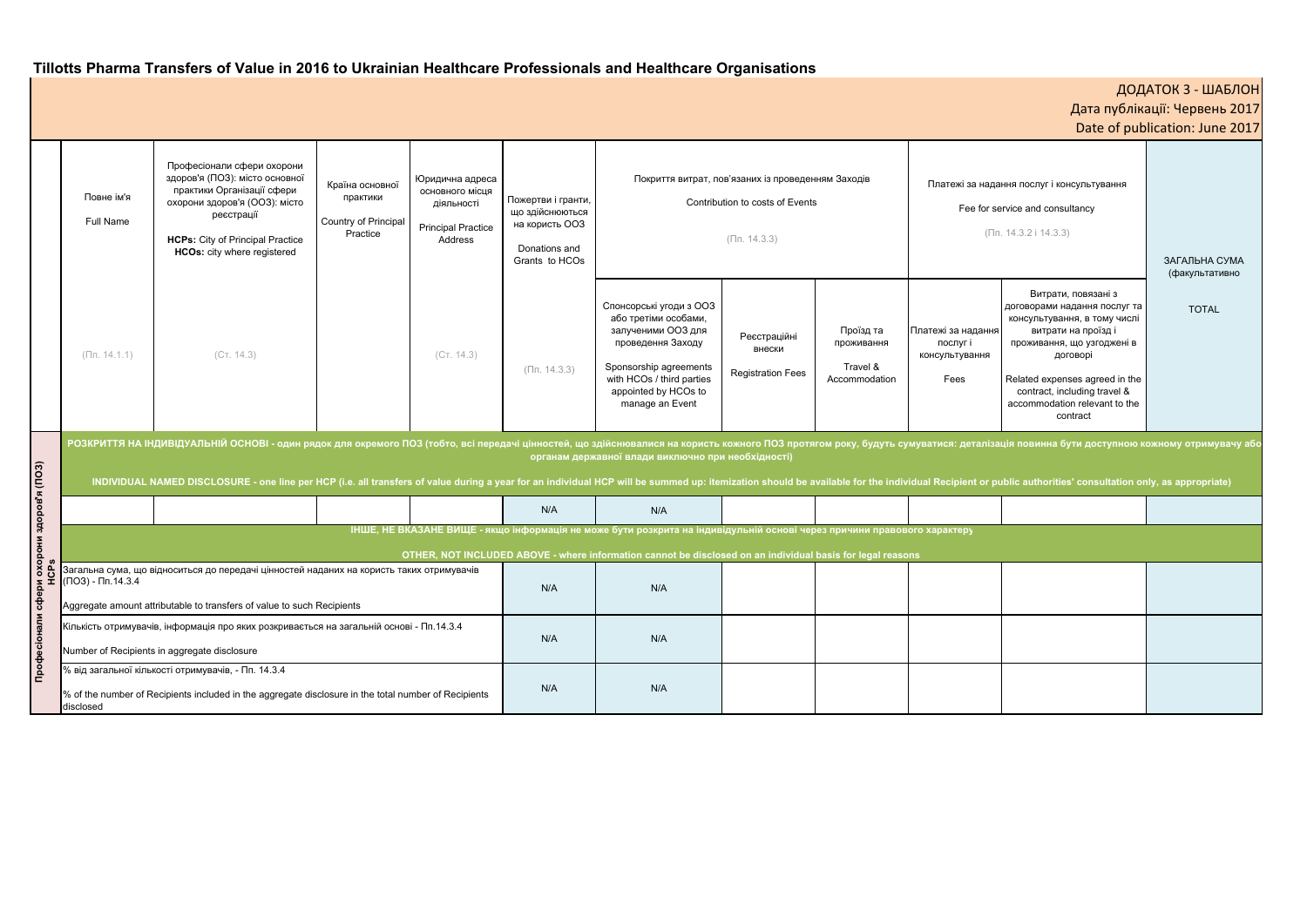| уватися: деталізація повинна бути доступною кожному      |  |             |  |  |  |  |  |
|----------------------------------------------------------|--|-------------|--|--|--|--|--|
| r public authorities' consultation only, as appropriate) |  |             |  |  |  |  |  |
|                                                          |  |             |  |  |  |  |  |
|                                                          |  |             |  |  |  |  |  |
|                                                          |  |             |  |  |  |  |  |
|                                                          |  |             |  |  |  |  |  |
|                                                          |  |             |  |  |  |  |  |
|                                                          |  |             |  |  |  |  |  |
|                                                          |  | 244'732 EUR |  |  |  |  |  |

| (003)               | РОЗКРИТТЯ НА ІНДИВІДУАЛЬНІЙ ОСНОВІ-- один рядок для окремої ООЗ (тобто всі передачі цінностей, що здійснювалися на користь окремої ООЗ протягом календарного року, будуть сумуватися: деталізація повинна бути доступною кожно<br>отримувачу або органам державної влади виключно при необхідності)<br>INDIVIDUAL NAMED DISCLOSURE - one line per HCO (i.e. all transfers of value during a year for an individual HCO will be summed up: itemization should be available for the individual Recipient or public authorities' consult |                                                                                                      |  |  |  |  |  |  |  |  |             |
|---------------------|---------------------------------------------------------------------------------------------------------------------------------------------------------------------------------------------------------------------------------------------------------------------------------------------------------------------------------------------------------------------------------------------------------------------------------------------------------------------------------------------------------------------------------------|------------------------------------------------------------------------------------------------------|--|--|--|--|--|--|--|--|-------------|
|                     |                                                                                                                                                                                                                                                                                                                                                                                                                                                                                                                                       |                                                                                                      |  |  |  |  |  |  |  |  |             |
| <b>odotrs</b>       | ІНШЕ, НЕ ВКАЗАНЕ ВИЩЕ - якщо інформація не може бути розкрита на індивідульній основі через причини правового характеру<br>OTHER, NOT INCLUDED ABOVE - where information cannot be disclosed on an individual basis for legal reasons                                                                                                                                                                                                                                                                                                 |                                                                                                      |  |  |  |  |  |  |  |  |             |
| <b>SOON</b><br>HCOS | Загальна сума, що відноситься до передачі цінностей наданих на користь таких отримувачів<br>$(OO3)$ - $\Pi$ n. 14.3.4                                                                                                                                                                                                                                                                                                                                                                                                                 |                                                                                                      |  |  |  |  |  |  |  |  |             |
| rdebr               | Aggregate amount attributable to transfers of value to such Recipients                                                                                                                                                                                                                                                                                                                                                                                                                                                                |                                                                                                      |  |  |  |  |  |  |  |  |             |
|                     | Кількість отримувачів, інформація про яких розкривається на загальній основі -Пп.14.3.4                                                                                                                                                                                                                                                                                                                                                                                                                                               |                                                                                                      |  |  |  |  |  |  |  |  |             |
|                     | Number of Recipients in aggregate disclosure                                                                                                                                                                                                                                                                                                                                                                                                                                                                                          |                                                                                                      |  |  |  |  |  |  |  |  |             |
| ە<br>6              |                                                                                                                                                                                                                                                                                                                                                                                                                                                                                                                                       | % від загальної кількості отримувачів - Пп. 14.3.4                                                   |  |  |  |  |  |  |  |  |             |
|                     | disclosed                                                                                                                                                                                                                                                                                                                                                                                                                                                                                                                             | % of the number of Recipients included in the aggregate disclosure in the total number of Recipients |  |  |  |  |  |  |  |  |             |
|                     | ЗАГАЛЬНЕ РОЗКРИТТЯ                                                                                                                                                                                                                                                                                                                                                                                                                                                                                                                    |                                                                                                      |  |  |  |  |  |  |  |  |             |
|                     | <b>AGGREGATE DISCLOSURE</b>                                                                                                                                                                                                                                                                                                                                                                                                                                                                                                           |                                                                                                      |  |  |  |  |  |  |  |  |             |
|                     | Переказ цінностей у зв'язку з проведенням досліджень і розробок, як це визначено у Пункті 14.3.6<br>Transfers of Value re Research & Development as defined                                                                                                                                                                                                                                                                                                                                                                           |                                                                                                      |  |  |  |  |  |  |  |  | 244'732 EUR |
|                     |                                                                                                                                                                                                                                                                                                                                                                                                                                                                                                                                       |                                                                                                      |  |  |  |  |  |  |  |  |             |